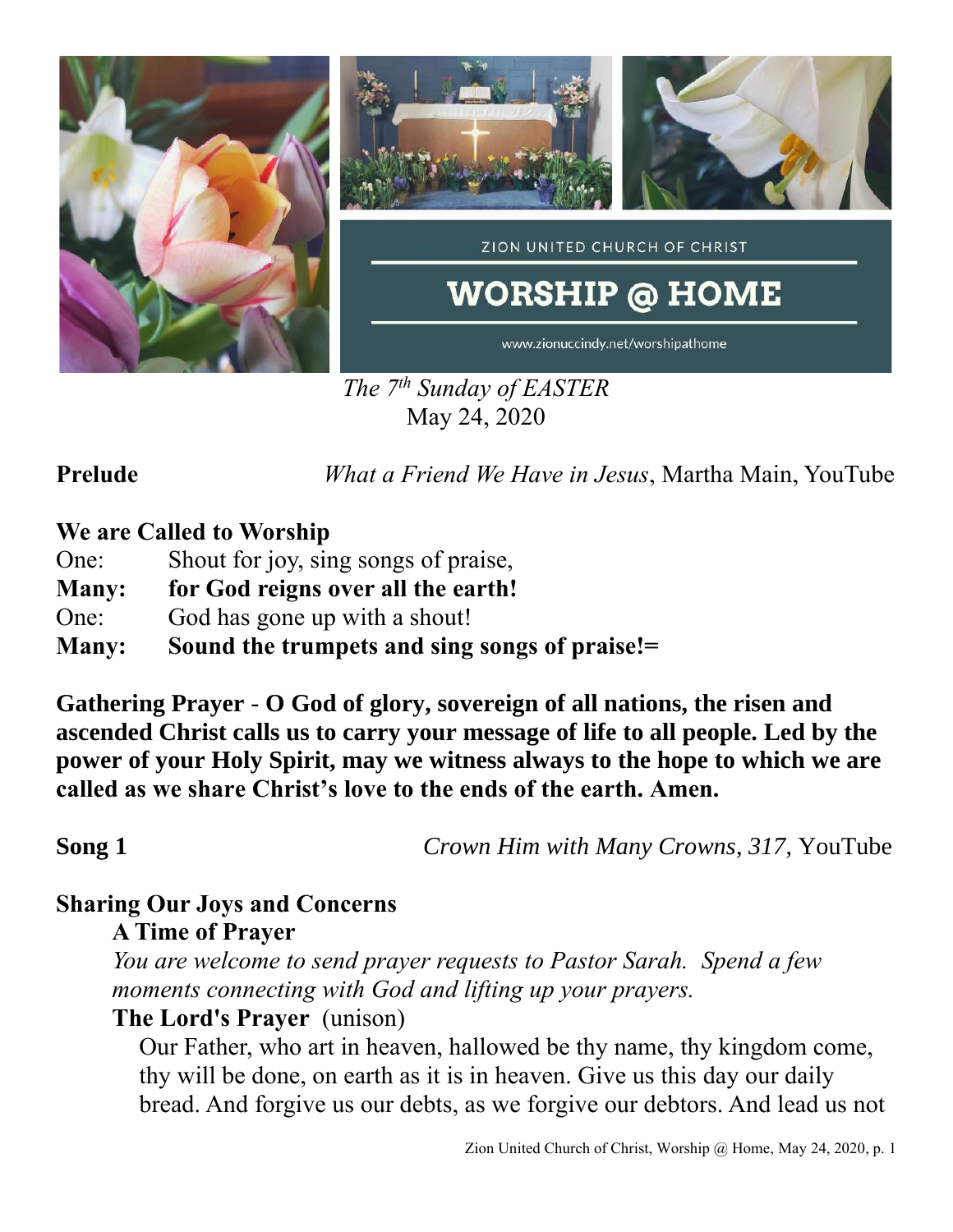into temptation, but deliver us from evil. For thine is the kingdom, and the power, and the glory, forever. Amen.

### **Special Music** *As the Deer with Fairest Lord Jesus* Martha Main, YouTube

### **We Hear God's Word** Acts 1:1-11

1In the first book, Theophilus, I wrote about all that Jesus did and taught from the beginning <sup>2</sup>until the day when he was taken up to heaven, after giving instructions through the Holy Spirit to the apostles whom he had chosen.  ${}^{3}$ After his suffering he presented himself alive to them by many convincing proofs, appearing to them over the course of forty days and speaking about the kingdom of God. <sup>4</sup>While staying with them, he ordered them not to leave Jerusalem, but to wait there for the promise of the Father. 'This', he said, 'is what you have heard from me; <sup>5</sup> for John baptized with water, but you will be baptized with the Holy Spirit not many days from now.'

6 So when they had come together, they asked him, 'Lord, is this the time when you will restore the kingdom to Israel?<sup>7</sup> He replied, 'It is not for you to know the times or periods that the Father has set by his own authority.  ${}^{8}$ But you will receive power when the Holy Spirit has come upon you; and you will be my witnesses in Jerusalem, in all Judea and Samaria, and to the ends of the earth.' <sup>9</sup>When he had said this, as they were watching, he was lifted up, and a cloud took him out of their sight. <sup>10</sup>While he was going and they were gazing up towards heaven, suddenly two men in white robes stood by them. <sup>11</sup>They said, 'Men of Galilee, why do you stand looking up towards heaven? This Jesus, who has been taken up from you into heaven, will come in the same way as you saw him go into heaven.'

**Song 2** *Spirit, Spirit of Gentleness*, 326, YouTube

**Meditation** *Spirit Among Us: Spirit Unleashed*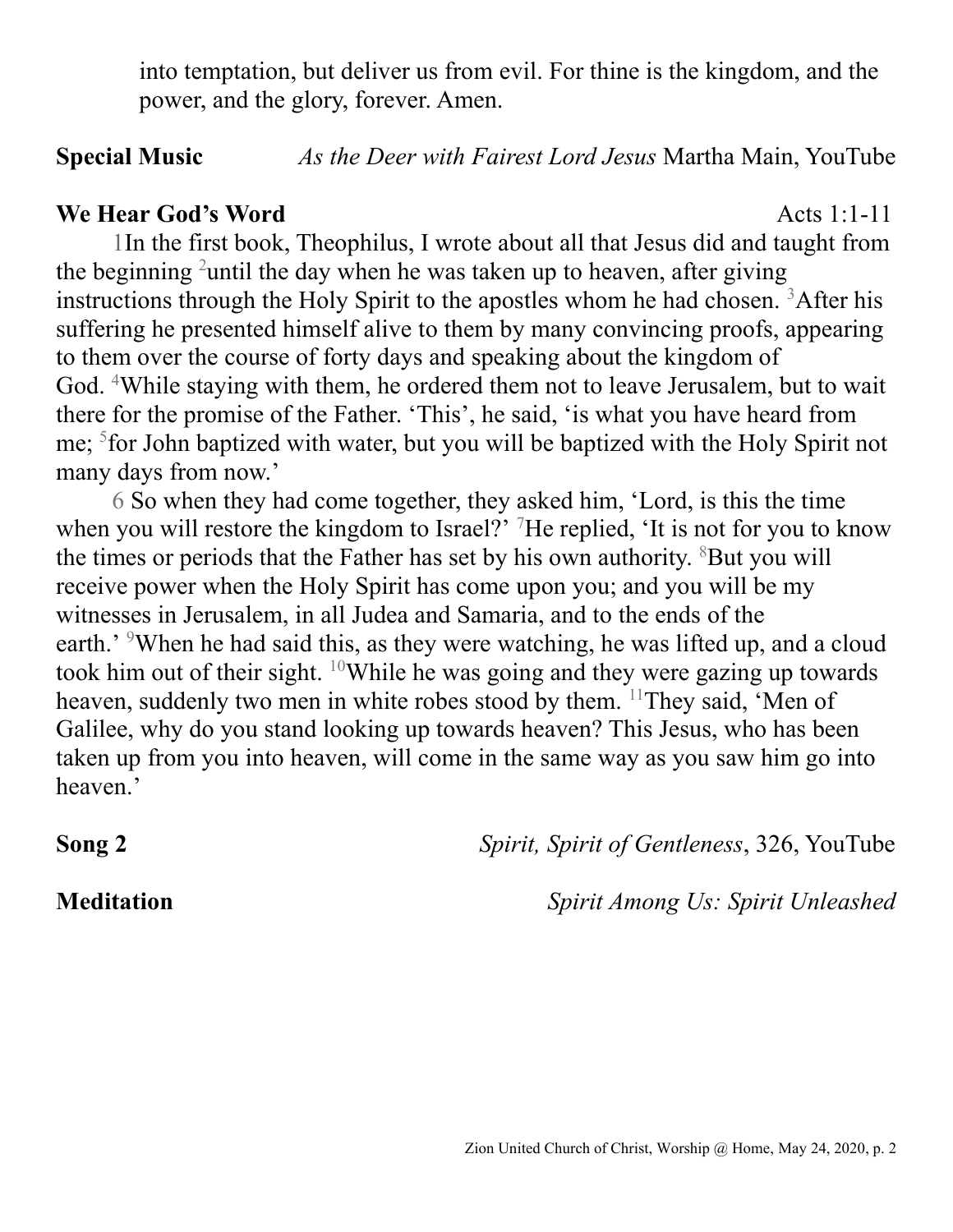# **Spiritual Practice of the Week**



### **Spirit Selfies** Pentecost is May 31st. We'd love for you to celebrate with us. 1. Send us a selfie with a sign that tells about where you've seen the Spirit at work 2. Take a picture of just your sign that tells us where you've seen the Spirit at work 3. Send an image that represents

the work of the Holy Spirit

Email or text your pictures to Pastor Sarah by Thursday, May 28.

Pay attention this week to the moving of the Spirit among you. Be intentional looking for signs of hope, resurrection, and new life. Even though we are not out in the world as much as we were before, that can't stop the Holy Spirit from showing up in your life. When you notice the Spirit at work capture that in word or picture. You're invited to send in a selfie with what you wrote about the Spirit at work. If selfies aren't your thing, you can send just a picture of what you wrote. Another option is to send an image that represents for you the Holy Spirit at work. Text or email your pictures to Pastor Sarah by Thursday, May 28<sup>th</sup> so she can create a collage.

### **We Respond to God's Word with Our Giving Offertory**

Friends, we may not be together in person today as we worship, but the ministry of our church goes on. During this time when we are apart, we are still in need financial support for our ministry.

You're invited to take out your checkbook in these moments. As you write out your offering, be prayerful with each letter and number. In times such as these, when money becomes tight and our economy in under strain, God invites us to be generous and give what we can. These are gifts we freely give, as we are able and as we are called.

We ask that you please mail in your offerings to our office. Zion United Church of Christ 8916 E. Troy Ave. Indianapolis, IN 46239